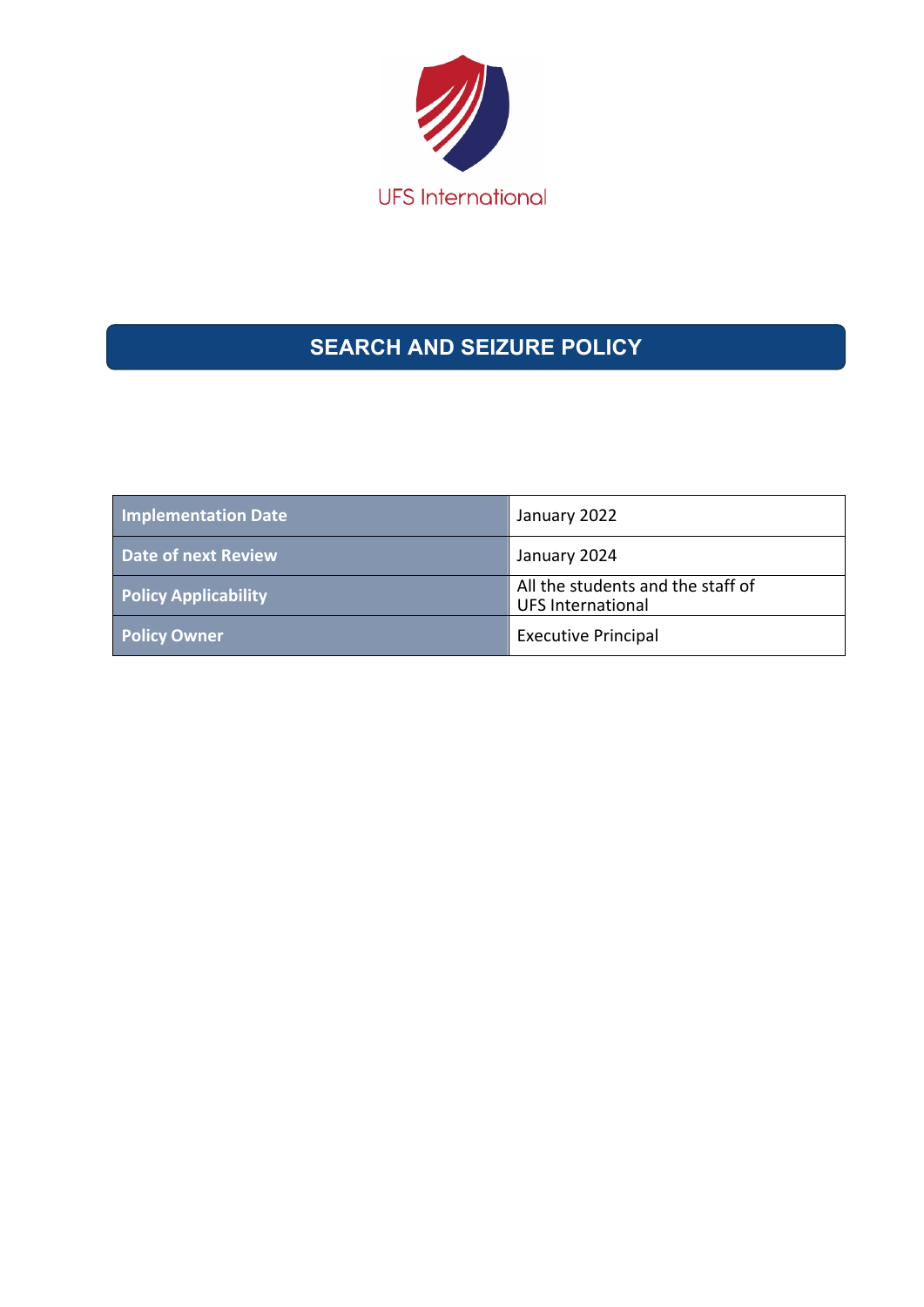

|                | <b>Contents</b> |  |  |  |  |
|----------------|-----------------|--|--|--|--|
| 1              |                 |  |  |  |  |
| $\overline{2}$ |                 |  |  |  |  |
| 3              |                 |  |  |  |  |
| 3              |                 |  |  |  |  |
| 5              |                 |  |  |  |  |
| 6              |                 |  |  |  |  |
|                | 6.1             |  |  |  |  |
|                | 6.1.1           |  |  |  |  |
|                | 6.1.2           |  |  |  |  |
|                | 6.1.3           |  |  |  |  |
|                | 6.1.4           |  |  |  |  |
| $\overline{7}$ |                 |  |  |  |  |
|                | 7.1             |  |  |  |  |
|                | 7.1.1           |  |  |  |  |
|                | 7.1.2           |  |  |  |  |
|                | 7.1.3           |  |  |  |  |
| 8              |                 |  |  |  |  |
|                | 8.1             |  |  |  |  |
|                | 8.2             |  |  |  |  |
|                | 8.3             |  |  |  |  |
| 9              |                 |  |  |  |  |
| 10             |                 |  |  |  |  |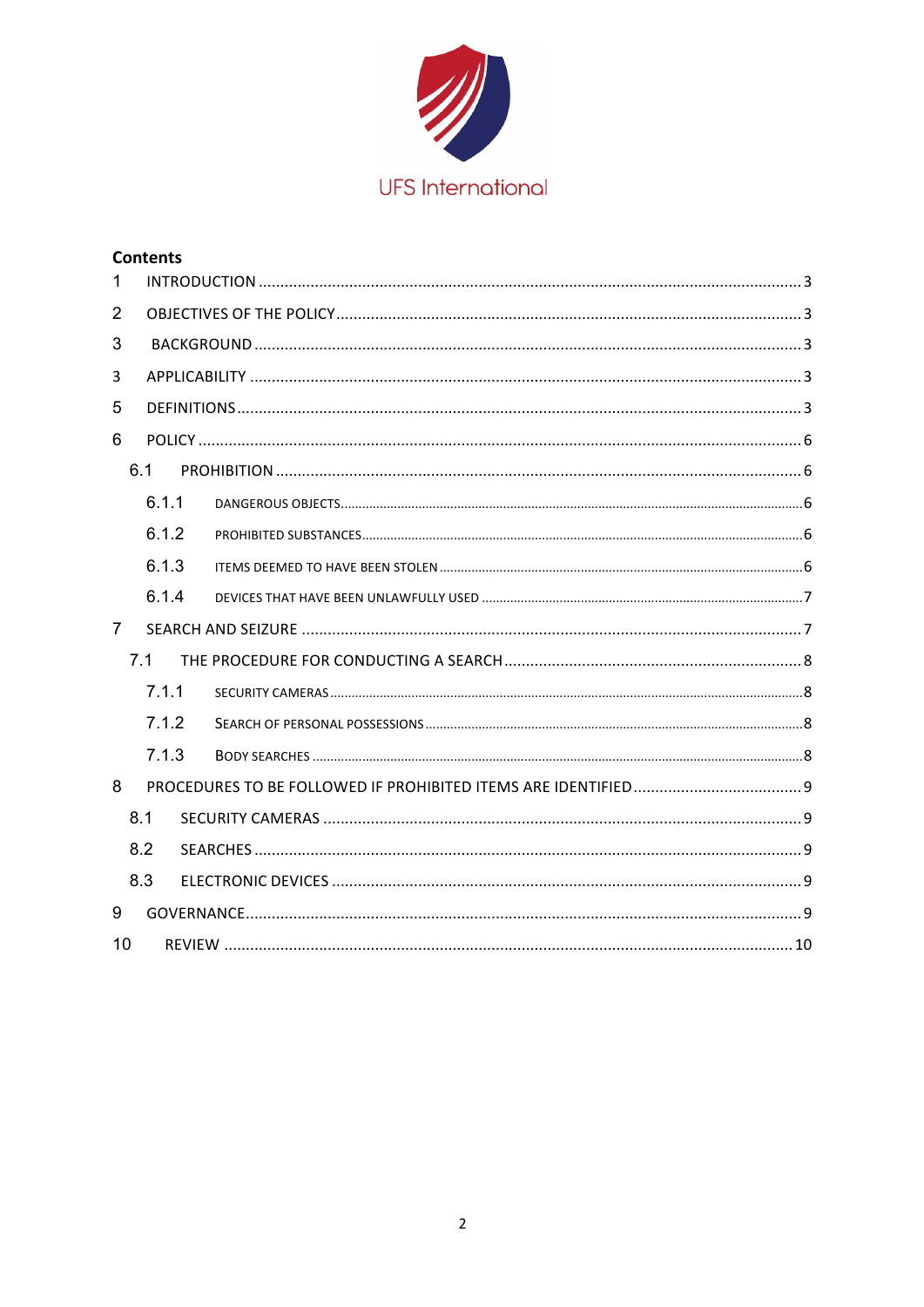

## **1. INTRODUCTION**

Parents, teachers and students generally agree that the school needs to be a safe place wherethe students can confidently pursue their day-to-day activities. Students and parents need to feel secure in the knowledge that the school will take reasonable precautions to protect their children.

## **2. OJECTIVES OF THE POLICY**

This policy explains what is prohibited at UFS INTERNATIONAL and what procedures may/will be followed byschool authorities when reasonable suspicion exists that a pupil has prohibited items in his possession or has used an electronic device to harm others or that such device has information that may contain evidence of serious misconduct.

## **3. BACKGROUND**

This policy will consider five categories:

- 1. Possession of dangerous objects;
- 2. Possession of prohibited substances;
- 3. Possession of items removed without the permission of the owner;
- 4. The use of electronic devices to transmit material, images or video clips deemed tobe offensive or bullying or pornographic;
- 5. Possession of electronic devices that may contain evidence of serious misconduct.

## **4. APPLICABILITY**

This policy will apply to the students of UFS INTERNATIONAL, as defined below.

# **5. DEFINITIONS**

For the purposes of this policy, the following definitions will apply:

| Alcohol | Any alcoholic beverage                                                                              |
|---------|-----------------------------------------------------------------------------------------------------|
| Campus  | The whole area that comprises the buildings, gardens and sports facilities of UFS<br>INTERNATIONAL. |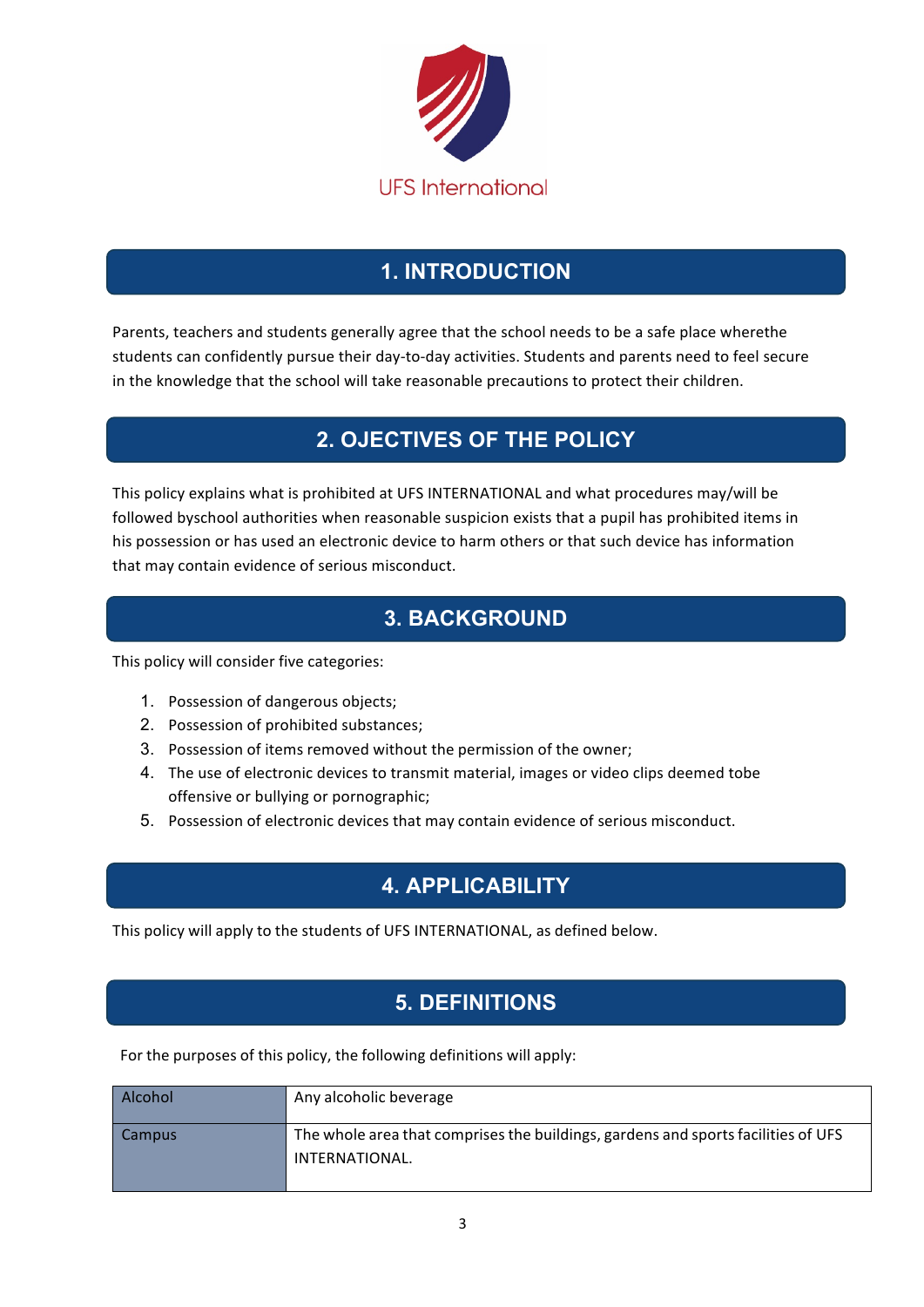

| Dangerous object           | Any explosive material or device<br>$\bullet$<br>Any firearm or gas weapon<br>Any article or object that may be used to cause bodily harm to a<br>person or damage to property;<br>Any other object similar to the objects listed above<br>$\bullet$                                                                                                                                                                               |
|----------------------------|------------------------------------------------------------------------------------------------------------------------------------------------------------------------------------------------------------------------------------------------------------------------------------------------------------------------------------------------------------------------------------------------------------------------------------|
| Delegate                   | Any person that the Executive Principal has identified to act in his place<br>with due authority.                                                                                                                                                                                                                                                                                                                                  |
| <b>Electronic Devices</b>  | Any device that can be used to distribute images, messages, video clips oron<br>which images, messages and video clips may be accessed. This includes but is not<br>limited to computers, tablets, smart phones and cell phones.                                                                                                                                                                                                   |
| <b>Executive Principal</b> | The Executive Principal of UFS INTERNATIONAL.                                                                                                                                                                                                                                                                                                                                                                                      |
| <b>Illegal activity</b>    | Any activity that contravenes the laws of the country or the school rules as<br>described in the UFS INTERNATIONAL Student Code of Conduct.                                                                                                                                                                                                                                                                                        |
| Illegal substance          | Any unlawful substance that has a psychological or physiologicaleffect<br>$\bullet$<br>or any substance having such an effect that is possessed lawfully<br>Any substance deemed to enhance sporting performance<br>$\bullet$<br>Any prescription drug used by a person other than for whom it was<br>$\bullet$<br>prescribed or the abuse of such drugs.                                                                          |
| Mood-altering<br>substance | For the purposes of this policy, mood-altering substances include but are notlimited<br>to:                                                                                                                                                                                                                                                                                                                                        |
|                            | Illegal drugs (dagga, ecstasy, cocaine, for example)<br>Medicines for which the user does not have a prescription (Ritalin, for<br>example)<br>Alcohol<br>Everyday items that can be used inappropriately such as solvents,<br>inhalants or other chemical agents (thinners, for example)<br>Prohibited performance enhancing drugs, or PEDS as they aresometimes<br>known (such as steroids, for example)<br>Tobacco<br>$\bullet$ |
| Performance                | Any substance used to gain an advantage while playing sport without the                                                                                                                                                                                                                                                                                                                                                            |
| <b>Enhancing Drugs</b>     | permission of the Executive Principal.                                                                                                                                                                                                                                                                                                                                                                                             |
| Student                    | A student who is a bona fide pupil at UFS INTERNATIONAL.                                                                                                                                                                                                                                                                                                                                                                           |
| School                     | UFS INTERNATIONAL, Mhlambanyatsi.                                                                                                                                                                                                                                                                                                                                                                                                  |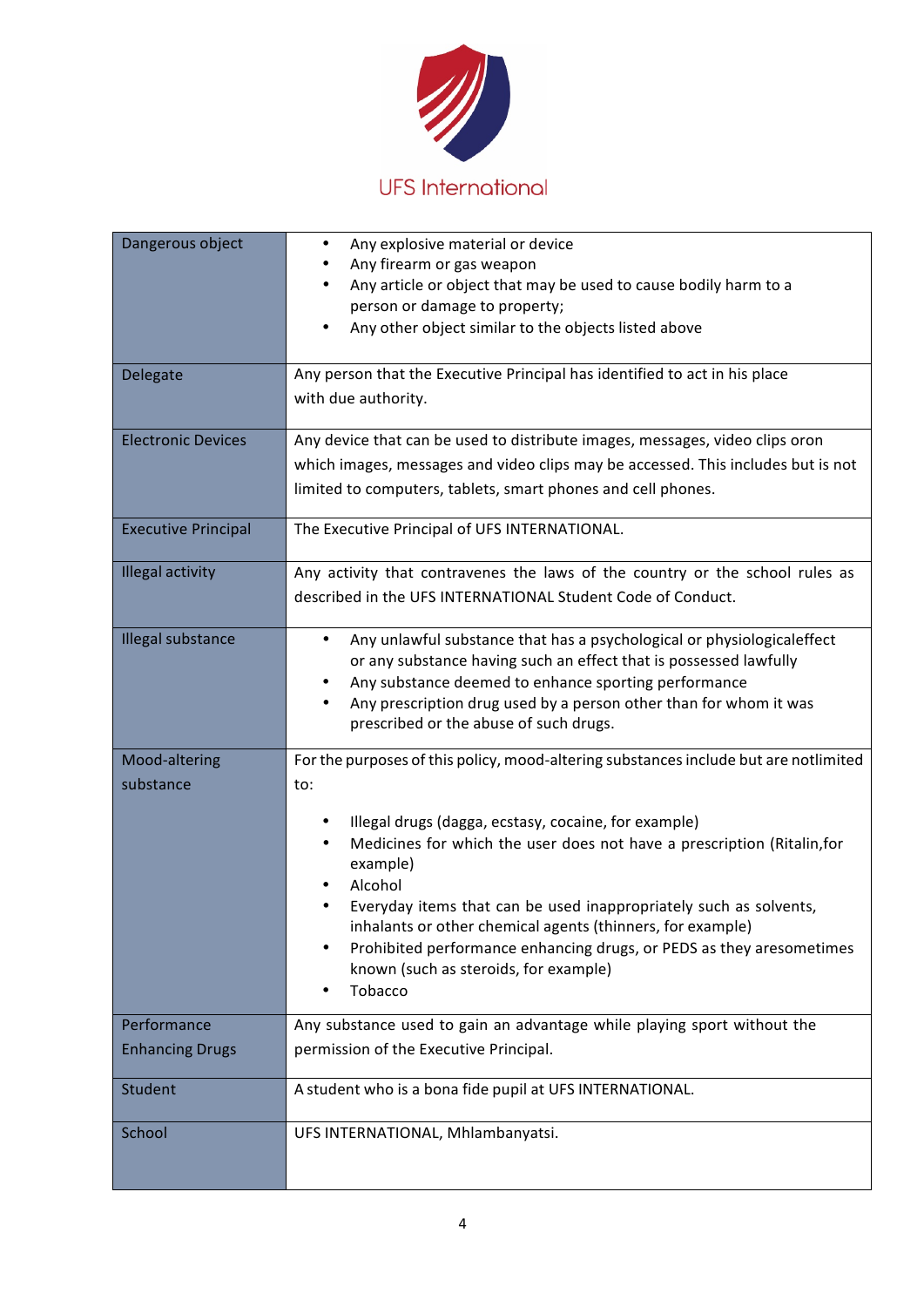

| At school              | Includes:                                                                                                                                                                                                                                                                                        |  |
|------------------------|--------------------------------------------------------------------------------------------------------------------------------------------------------------------------------------------------------------------------------------------------------------------------------------------------|--|
|                        | The campus of UFS INTERNATIONAL;<br>Any place where students are legitimately required to be as part of a<br>٠<br>school activity; for example on the school bus, sports event, excursion.<br>Any place where a student is wearing the UFS INTERNATIONAL uniform or<br>$\bullet$<br>parts of it. |  |
| Outside school         | Situations not mentioned above.                                                                                                                                                                                                                                                                  |  |
|                        | A student who is outside the school but who can be identified as a pupil of the                                                                                                                                                                                                                  |  |
|                        | school and/or whose behaviour brings the school into disrepute can be regarded<br>as having been 'at school'.                                                                                                                                                                                    |  |
| <b>School Activity</b> | Includes any educational, cultural, recreational, sporting or social activity of the                                                                                                                                                                                                             |  |
|                        | school on or outside the school premises.                                                                                                                                                                                                                                                        |  |
| Stolen items           | Any possession removed without the permission of the rightful owner.                                                                                                                                                                                                                             |  |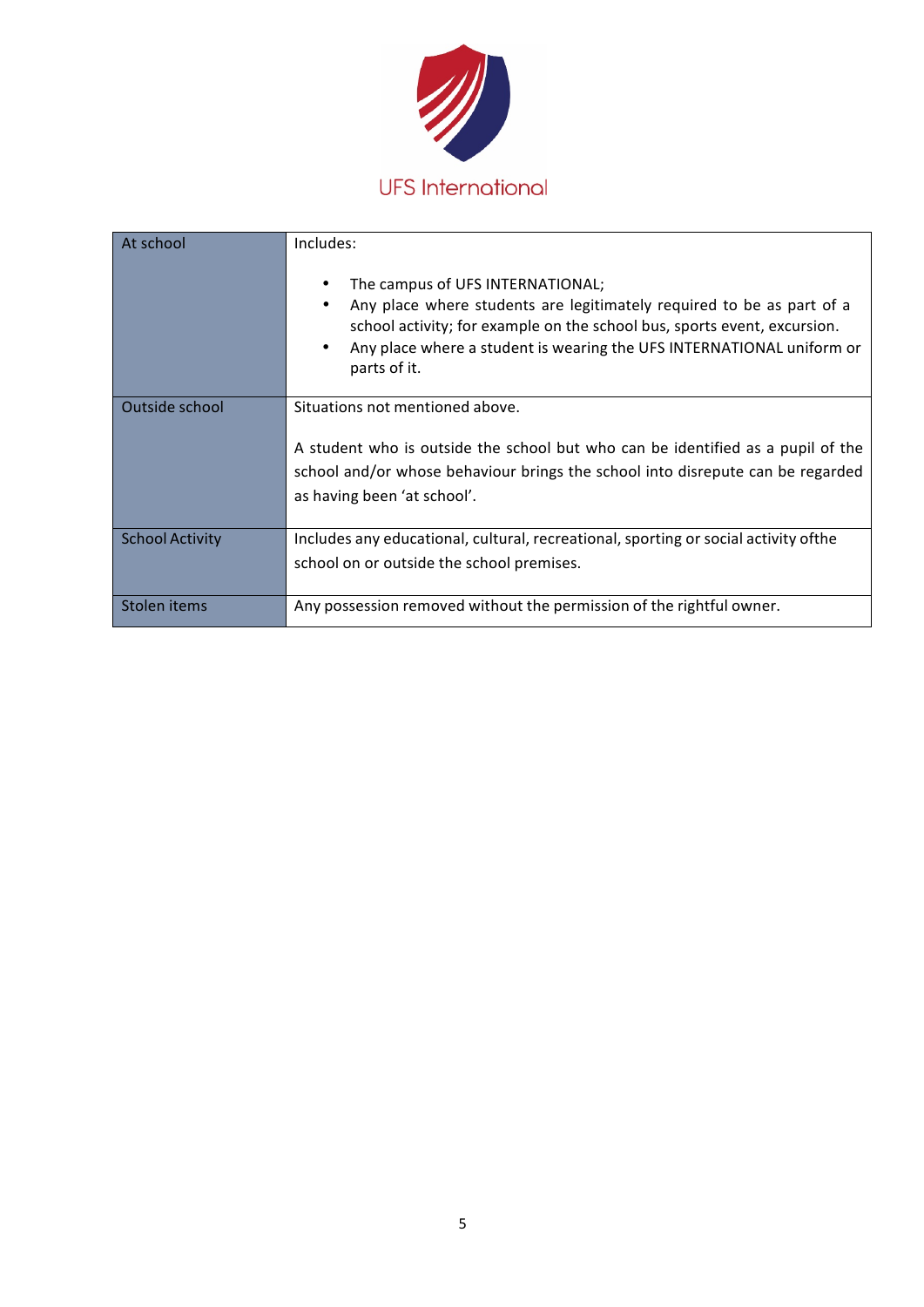

## **6. POLICY**

### **6.1 PROHIBITION**

## **6.1.1 DANGEROUS OBJECTS**

No student may:

- Allow any dangerous object to be brought onto the campus or to a school activity;
- Carry any dangerous object on the campus or premises at which a school activity iscarried out;
- Store any dangerous object on the campus or premises at which a school activity iscarried out.

### **6.1.2 PROHIBITED SUBSTANCES**

No person may:

- **a.** Possess illegal substances;
- **b.** Possess any mood-altering substances
- **c.** Possess any alcohol;
- **d.** Possess any containers that have held alcohol at any time;
- **e.** Possess any tobacco products;
- **f.** Possess any performance enhancing drugs unless condoned by the Director ofSport;
- **g.** Have in his possession any prescription medication, unless with permission of theSan Sister;
- **h.** Possess any prescription medication prescribed for another person.

## **6.1.3 ITEMS DEEMED TO HAVE BEEN STOLEN**

No person may:

• Possess any stolen item

An item will be deemed to have been stolen if it has been removed from the owner without specific permission from that person. This refers to personal items as well as school

### property**DEVICES THAT HAVE BEEN UNLAWFULLY USED**

No person may:

- **a.** Use an electronic device for any form of bullying, as per the Bullying Policy
- **b.** Use an electronic device to download material deemed to be pornographic or harmfulin any way.
- **c.** Download or use material that is age-restricted, if that pupil is under aged.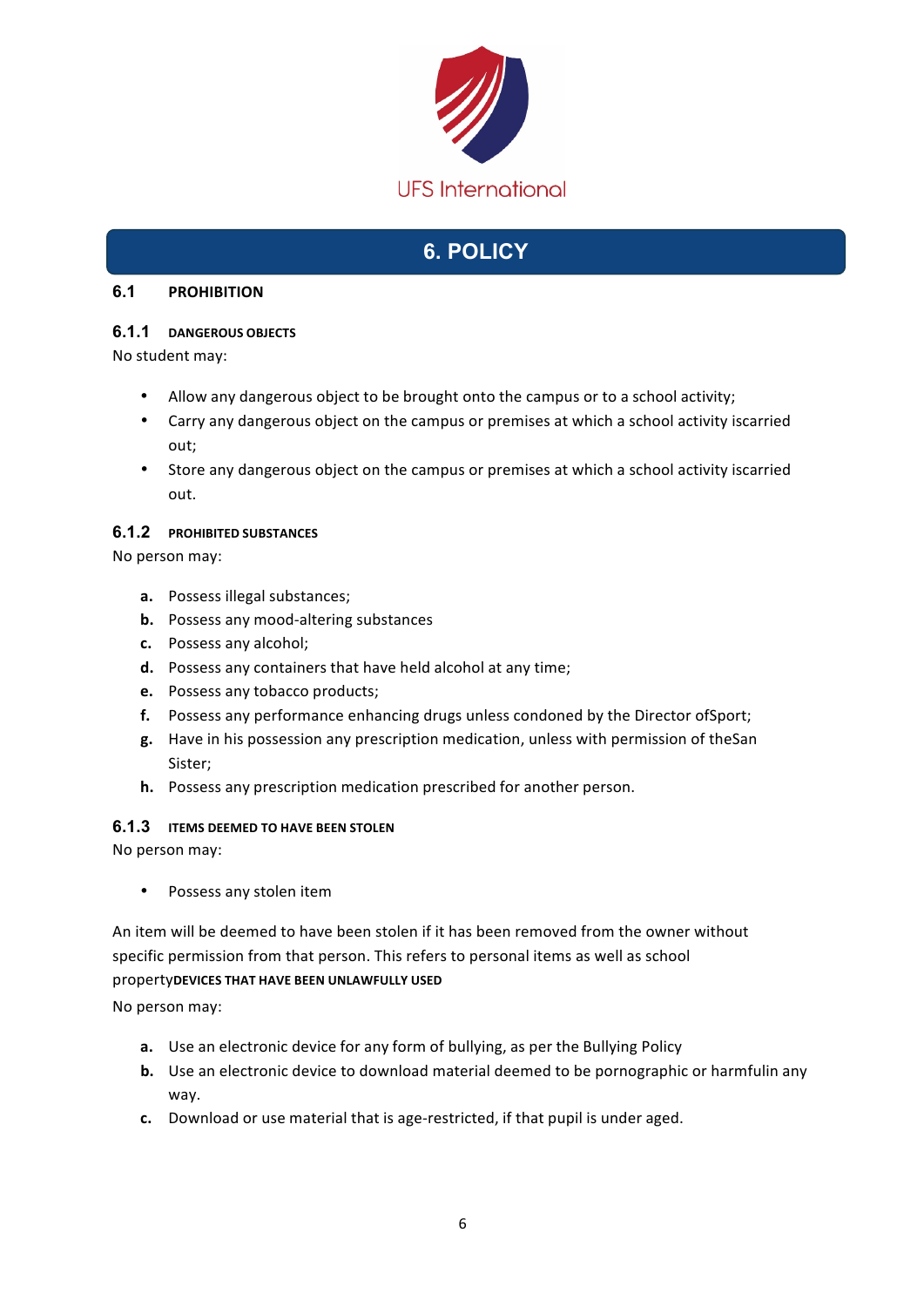

## **7. SEARCH AND SEIZURE**

The Executive Principal or his delegate in the presence of at least one other member of the UFS INTERNATIONAL staff mayat random and without warrant search any pupil or group of students (for body searches, see 7.1.3), or search the student's possessions, or search any area the student uses to store his possessions for any prohibited items (as described above) if there is **reasonable suspicion** that:

- the student or group of students may have such items in his/their possession
- that such items may be found on the campus or at a school activity.

The Executive Principal or his delegate in the presence of at least one other member of the UFS INTERNATIONAL staff may without warrant seize any prohibited item found on any student who is on the campus or engaged in a school activity.

The Executive Principal or his delegate in the presence of at least one other member of the UFS INTERNATIONAL staff may without warrant seize any prohibited item found in any area where a student may store his possessions. This includes but is not limited to school bags, sports bags, lockers, cupboards or suitcases or in an area where items such as sport equipment is stored.

The Executive Principal or his delegate in the presence of at least on other member of the UFS INTERNATIONAL staff may at random and without warrant confiscate any device if there is **reasonable suspicion** thatthe device had been used for transmission of any prohibited material, as specified above.

The Executive Principal or his delegate in the presence of at least one other member of the UFS INTERNATIONAL staff andthe student can require access to such devices if there is reasonable suspicion that the device has been used to transmit prohibited material, as specified above. The student may request thatan independent person access the information on the device rather than the Executive Principal or his delegate. The student will be required to give passwords to enable the material on the device tobe accessed.

The Executive Principal or his delegate in the presence of at least one other member of the UFS INTERNATIONAL staff and the student can require access to such devices if there is reasonable suspicion that information on the device may aid in the investigation of serious misconduct by the owner of the device or by another student or by other students. The student may request that an independent person accessthe information on the device rather than the Executive Principal or his delegate. The student will be required to give passwords to enable the material on the device to be accessed.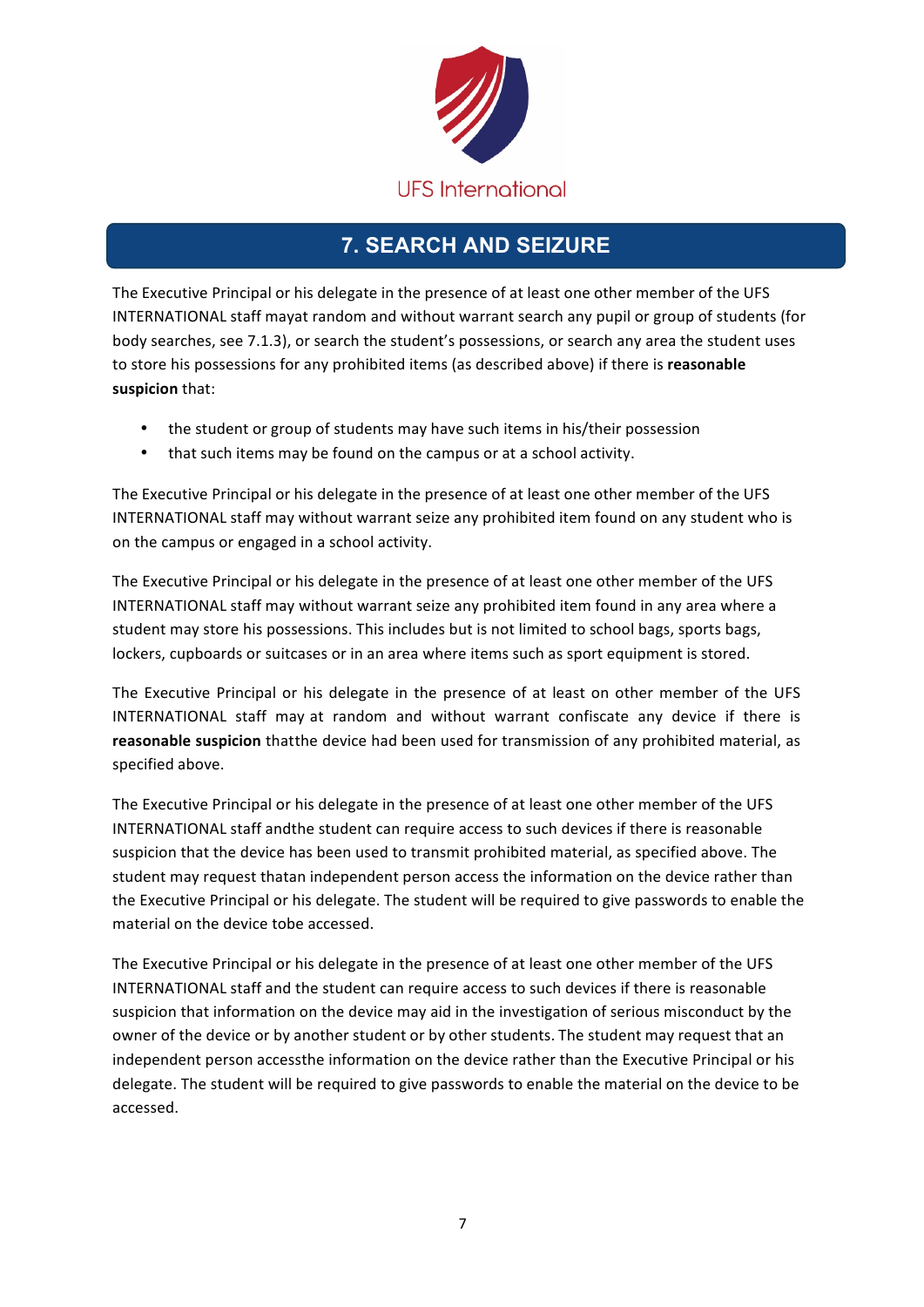

## **7.1 THE PROCEDURE FOR CONDUCTING A SEARCH**

All searches contemplated in this policy will be conducted in a manner that is reasonable and proportional to the suspected illegal activity. There will always be at least two members of staff present during a search.

## **7.1.1 SECURITY CAMERAS**

UFS INTERNATIONAL reserves the right to install security cameras and to check the video footage thus obtained at any time.

No permanent cameras will be installed whereby a student's personal privacy may be compromised, such as in bathrooms.

The video footage may only be observed by the Executive Principal or his delegate with one other member of staff in the first instance. Should disciplinary hearings be instituted as a result of evidence from the video footage (refer 8.1), the footage may be presented in the hearing.

### **7.1.2 SEARCH OF PERSONAL POSSESSIONS**

Periodic inspection of a student's locker and/or cupboards may be conducted by the Executive Principal or his delegate in the presence of at least one other member of staff for any reason, at any time, without notice, without the student's consent and without a search warrant.

A student's person and/or personal effects (including but not limited to his book bag, blazer, locker, cupboard, and sports bag) may be searched if the Executive Principal or his delegate has reasonable suspicion to believe that the student is in possession of a prohibited item.

A student's locker and/or cupboards are the property of the school and at all times remain underthe control of the school. Students are, however, expected to assume full responsibility for the security of their possessions.

### **7.1.3 BODY SEARCHES**

The following type of body search may be conducted:

### *A visual search and a 'pat down' body search.*

- a. This may only be conducted by the Executive Principal or the Executive Principal's delegate. The search mustbe conducted by a male staff member on a boy student and a female staff member on a girl student.
- b. A second male / female staff member as per the above point must be present at all times.
- c. The search will be conducted in a private area away from any other person.
- d. The student will be requested to place loose items from pockets and clothing on a tablefor inspection.
- e. The student will be requested to remove any extra outer clothing such a blazers, jerseysor tracksuits.
- f. The person conducting the search will use an open hand to pat down the primarylayer of clothing of the pupil.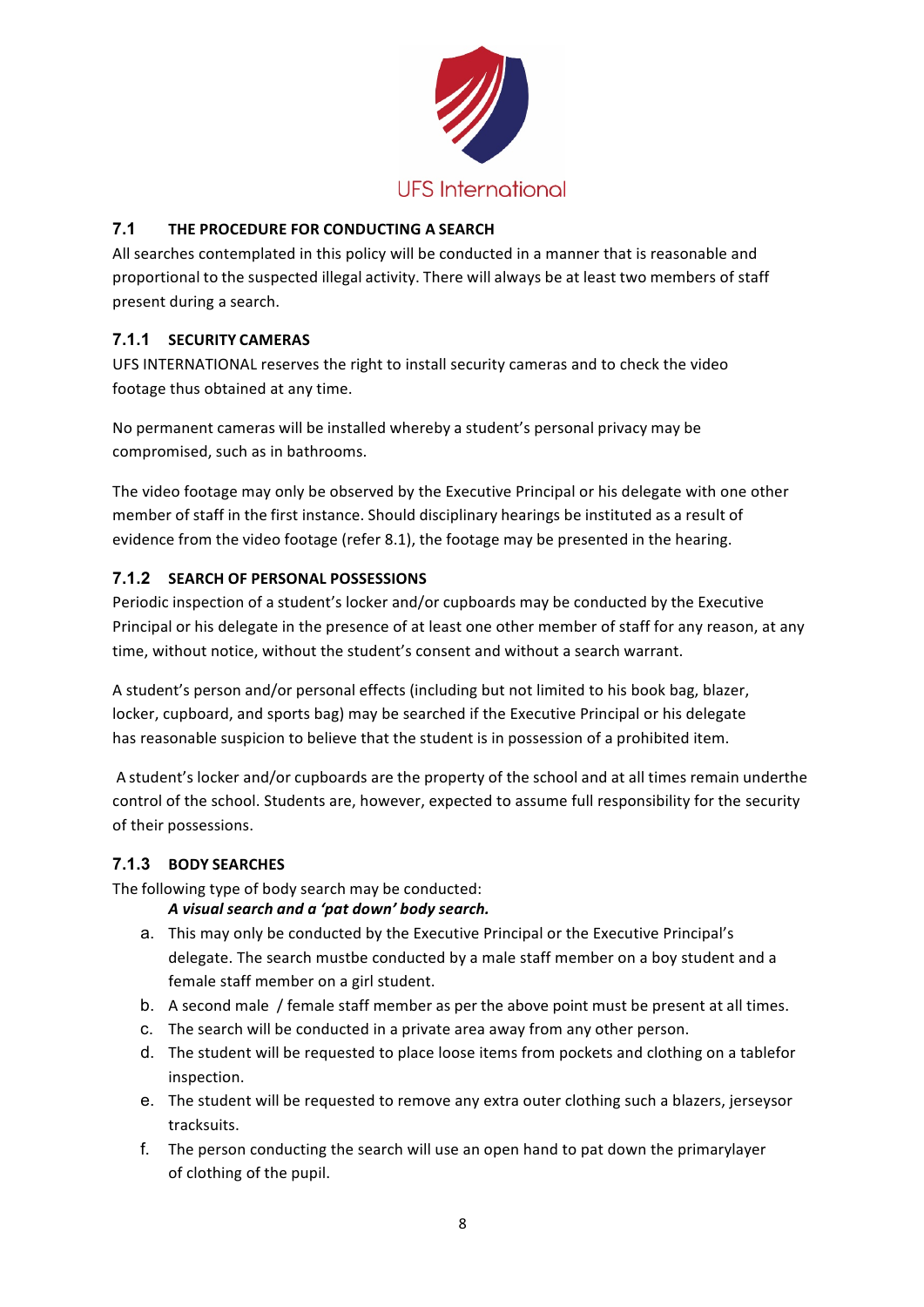

g. Any such search will be carried out in a manner that is consistent with anything thatmay have been concealed.

### **7.1.4 ELECTRONIC DEVICES**

- a. Any electronic device may be confiscated from a student if there is reasonable suspicionto believe that the device has been used for activities as described above.
- b. The Executive Principal or the Executive Principal's delegate may remove the device without warning and forany period of time deemed to be necessary for any investigation.
- c. The student will be required to co-operate with the Executive Principal or the Executive Principal's delegate in theinvestigation by revealing passwords to the device.
- d. The student may request that an independent person access the information on the device rather than the Executive Principal or his delegate.
- e. If deemed to be necessary, experts may be consulted in discovering and identifyingthe content on the device.

## **8. PROCEDURES TO BE FOLLOWED**

### **8.1 SECURITY CAMERAS**

If the video footage reveals a student to be in possession of a prohibited item or in the act of acquiring a prohibited item, a disciplinary hearing will be conducted according to the school'sCode of Conduct and Discipline Policy, which may be found on the UFS INTERNATIONAL website.

### **8.2 SEARCHES**

If any prohibited item is found in the student's possession it will be seized and labelled with full particulars, including:

- a. The name of the pupil in whose possession it was found
- b. The time and date of the search and seizure
- c. An incident reference number
- d. The name of the witness present at the search
- e. Any other details that may be relevant

The disciplinary process will be conducted according to the school's Code of Conduct and Discipline Policy which may be found on the school's website.

### **8.3 ELECTRONIC DEVICES**

If any material identified under 6.1.4 above is discovered on an electronic device, the dateand time of the search and seizure will be recorded and a note made of the content of thematerial.

The disciplinary process will be conducted according to the school's Discipline Policy andCode of Conduct which may be found on the school's website.